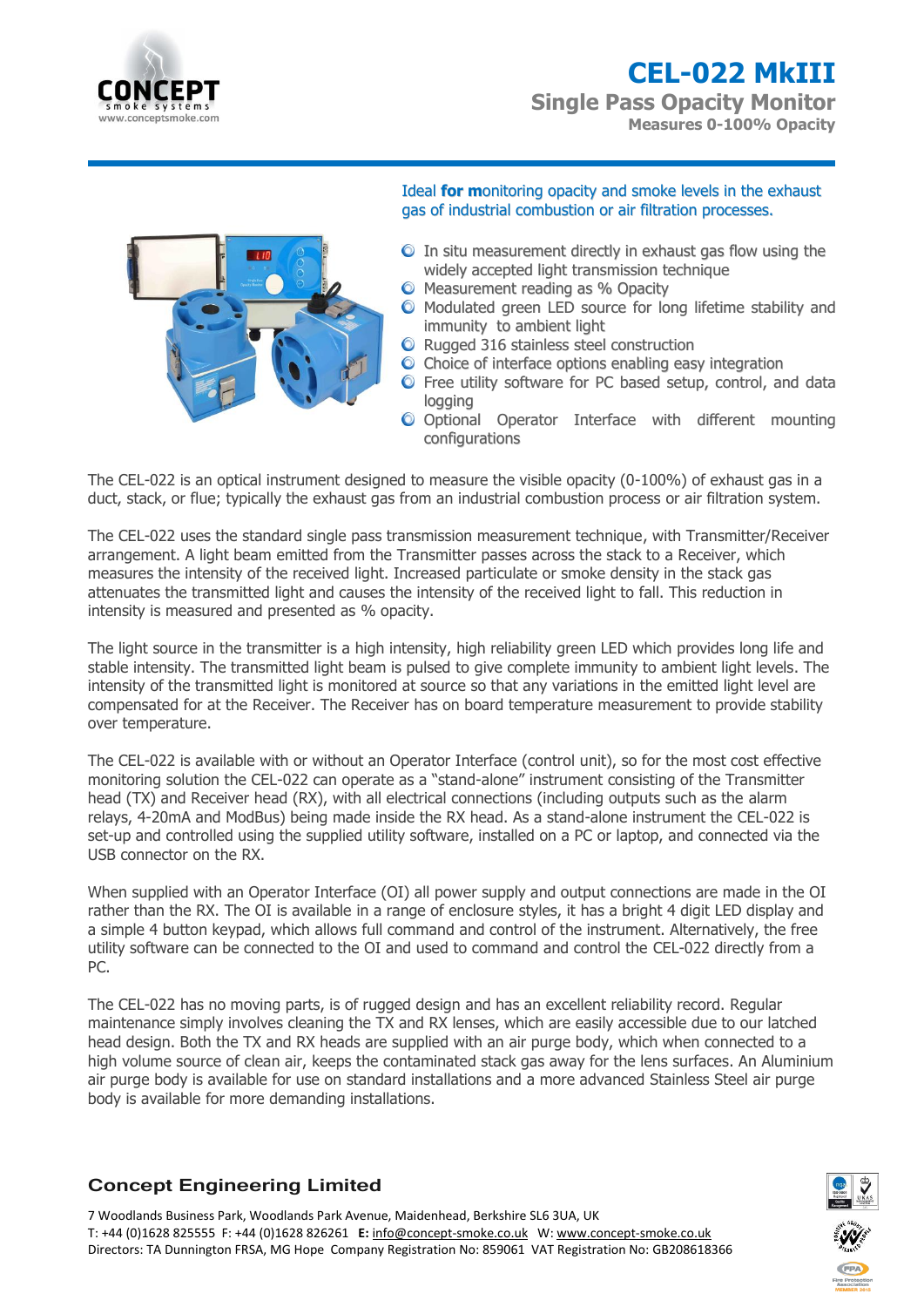

**Single Pass Opacity Monitor Measures 0-100% Opacity**

# **Specification:**

### **Measurement Performance**

| No. | <b>Parameter</b>               | <b>Units</b> | Min | Max   | <b>Comment</b>                       |
|-----|--------------------------------|--------------|-----|-------|--------------------------------------|
|     | Path Length (flange to flange) | m            | 0.5 | 20    | Flange-to-flange separation          |
|     | Measuring Range                | $\%$         | 0.0 | 100.0 | User selectable                      |
|     | Accuracy                       | $\%$         | -2  | $+2$  |                                      |
| Δ   | Resolution                     | $\%$         |     | 0.1   | Display resolution                   |
|     | Damping                        |              |     | 60    | Selectable                           |
|     | Drift with Temperature         | $\%$         | -2  | $+2$  | Over any 20°C in the operating range |
|     | Operating Wavelength           | nm           | 510 | 540   | Green LED                            |

### **Power & Air Requirements**

|    | Voltage                      | Vdc   | $+24$        |     | Optional 90-260Vac PSU available                   |
|----|------------------------------|-------|--------------|-----|----------------------------------------------------|
| Q  | Voltage Tolerance            | $\%$  | -10<br>$+10$ |     |                                                    |
| 10 | Nominal Current Consumption  | mA    |              | 400 |                                                    |
| 11 | Power Up Current Consumption | mA    |              | 400 |                                                    |
| 12 | Air Supply Volume Flow       | L/min | 50           | 200 | To each air-purge body.                            |
| 13 | Air Supply Fitting           |       |              |     | 1" BSP threaded aperture in each air-purge<br>body |

### **Cable and Wire**

| 14 | Cable type – TX/RX Interconnection | cores |    |    | Screened multi-core, such as Belden 9873 |  |  |  |
|----|------------------------------------|-------|----|----|------------------------------------------|--|--|--|
|    | Cable type - OI/RX Interconnection | cores |    |    | Screened multi-core, such as Belden 9873 |  |  |  |
|    | Wire Size at Terminal Connections  | AWG   | 20 | 14 |                                          |  |  |  |

### **Interface Options**

|    | Serial Comms                 |    |    | ModBus RTU via RS485 (OI or TRX)<br>Internal USB (OI), external USB (RX) |
|----|------------------------------|----|----|--------------------------------------------------------------------------|
| 18 | Analogue Output (one)        | mA | 20 | Isolated and scalable                                                    |
| 19 | Digital Relay Contacts (two) |    |    | @30Vdc (signal level and data valid)                                     |

#### **Physical**

| 20 | Ingress Protection:                  | - TX/RX Heads                                                                    |                                                                             | IP65 |        | For external use                              |  |
|----|--------------------------------------|----------------------------------------------------------------------------------|-----------------------------------------------------------------------------|------|--------|-----------------------------------------------|--|
| 21 |                                      | Ingress Protection: - OI Wall Mounted                                            |                                                                             | IP65 |        | Hinged door and terminal compartment shut.    |  |
|    |                                      | - OI Panel Mounted                                                               |                                                                             | IP64 |        | From front face of panel when installed.      |  |
| 22 | <b>Ambient Operating Temperature</b> |                                                                                  | °C                                                                          | -20  | $+55$  | Air temperature around the heads.             |  |
| 23 | <b>Operating Humidity</b>            |                                                                                  | $\%$                                                                        |      | 100    | Air humidity around the heads.                |  |
| 24 | Gas Temperature                      |                                                                                  | °C                                                                          |      | $+600$ | Heat insulating gaskets included.             |  |
|    |                                      |                                                                                  |                                                                             |      |        | (Higher temperatures on request)              |  |
| 25 | Regulatory Compliance                |                                                                                  |                                                                             |      |        | 89/336/EEC (Electromagnetic Radiation)        |  |
|    |                                      |                                                                                  |                                                                             |      |        | 73/23/EEC (Low Voltage)                       |  |
| 26 | Materials:                           | - TX/RX Heads                                                                    | 316 Stainless Steel (powder coated)                                         |      |        |                                               |  |
| 27 | Materials:                           | - Air-Purge Bodies                                                               | Powder coated cast aluminium or stainless steel for demanding installations |      |        |                                               |  |
|    | Materials:                           | UL rated polycarbonate enclosure; aluminium front panel with PU laminate overlay |                                                                             |      |        |                                               |  |
| 28 |                                      | and with nylon cable glands                                                      |                                                                             |      |        |                                               |  |
|    |                                      | Powder coated steel back-box; aluminium front panel with PU laminate overlay     |                                                                             |      |        |                                               |  |
|    | - OI Panel Mounted                   |                                                                                  | and with nylon cable glands                                                 |      |        |                                               |  |
| 29 | Weight                               |                                                                                  | kg                                                                          |      | 2.5    | TX or RX head plus Aluminium Air-Purge body   |  |
| 30 | Weight:                              | - OI Wall Mounted                                                                | kg                                                                          |      | 1.3    |                                               |  |
|    |                                      | - OI Panel Mounted                                                               |                                                                             |      | 1.3    |                                               |  |
| 31 | Warranty                             |                                                                                  | months                                                                      | 24   |        | Return to base warranty. Extensions available |  |

### **Concept Engineering Limited**

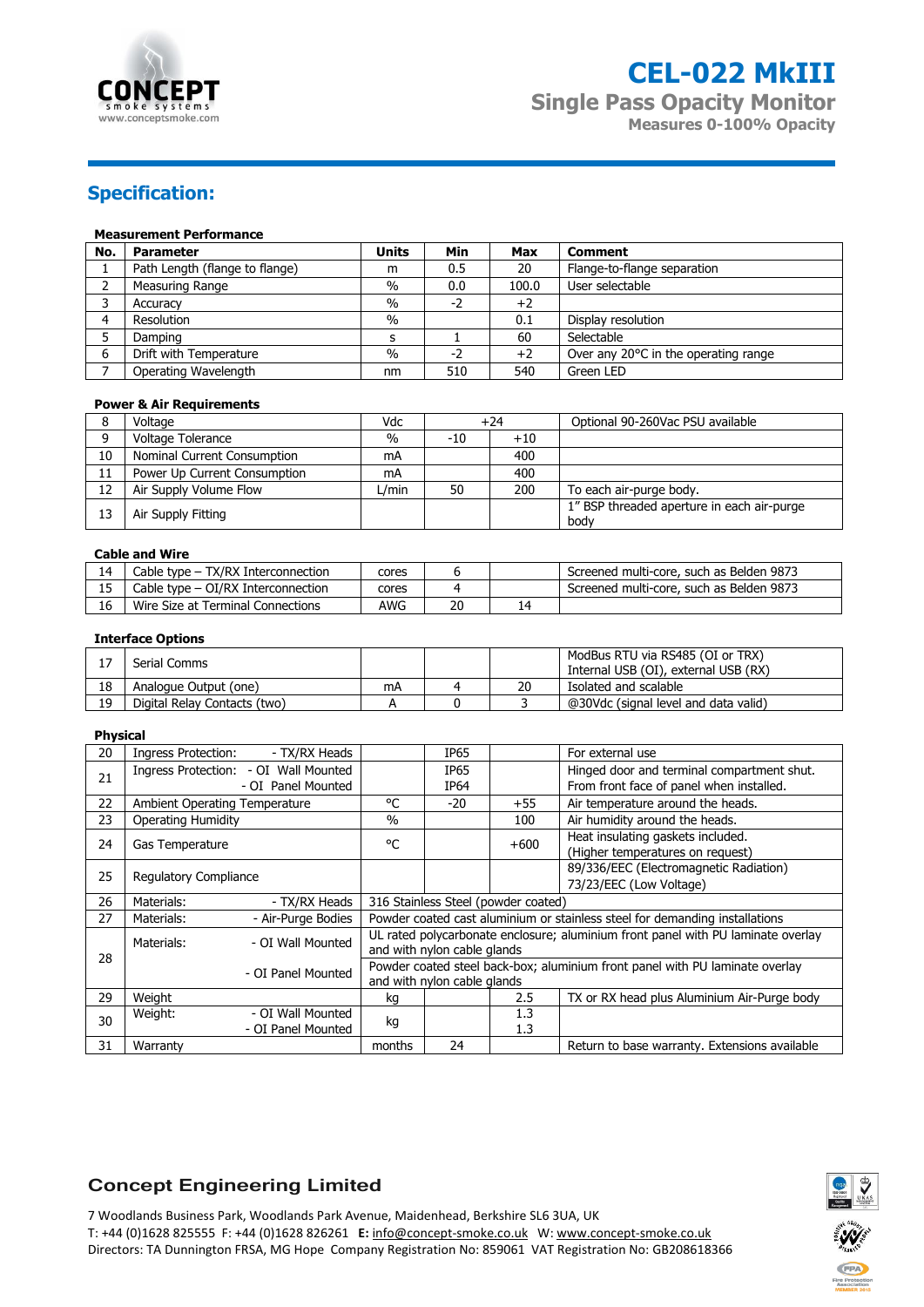

**Single Pass Opacity Monitor Measures 0-100% Opacity**

# **Configuration Options:**







# **Concept Engineering Limited**

7 Woodlands Business Park, Woodlands Park Avenue, Maidenhead, Berkshire SL6 3UA, UK T: +44 (0)1628 825555 F: +44 (0)1628 826261 **E:** [info@concept-smoke.co.uk](mailto:info@concept-smoke.co.uk)W[: www.concept-smoke.co.uk](http://www.concept-smoke.co.uk/) Directors: TA Dunnington FRSA, MG Hope Company Registration No: 859061 VAT Registration No: GB208618366

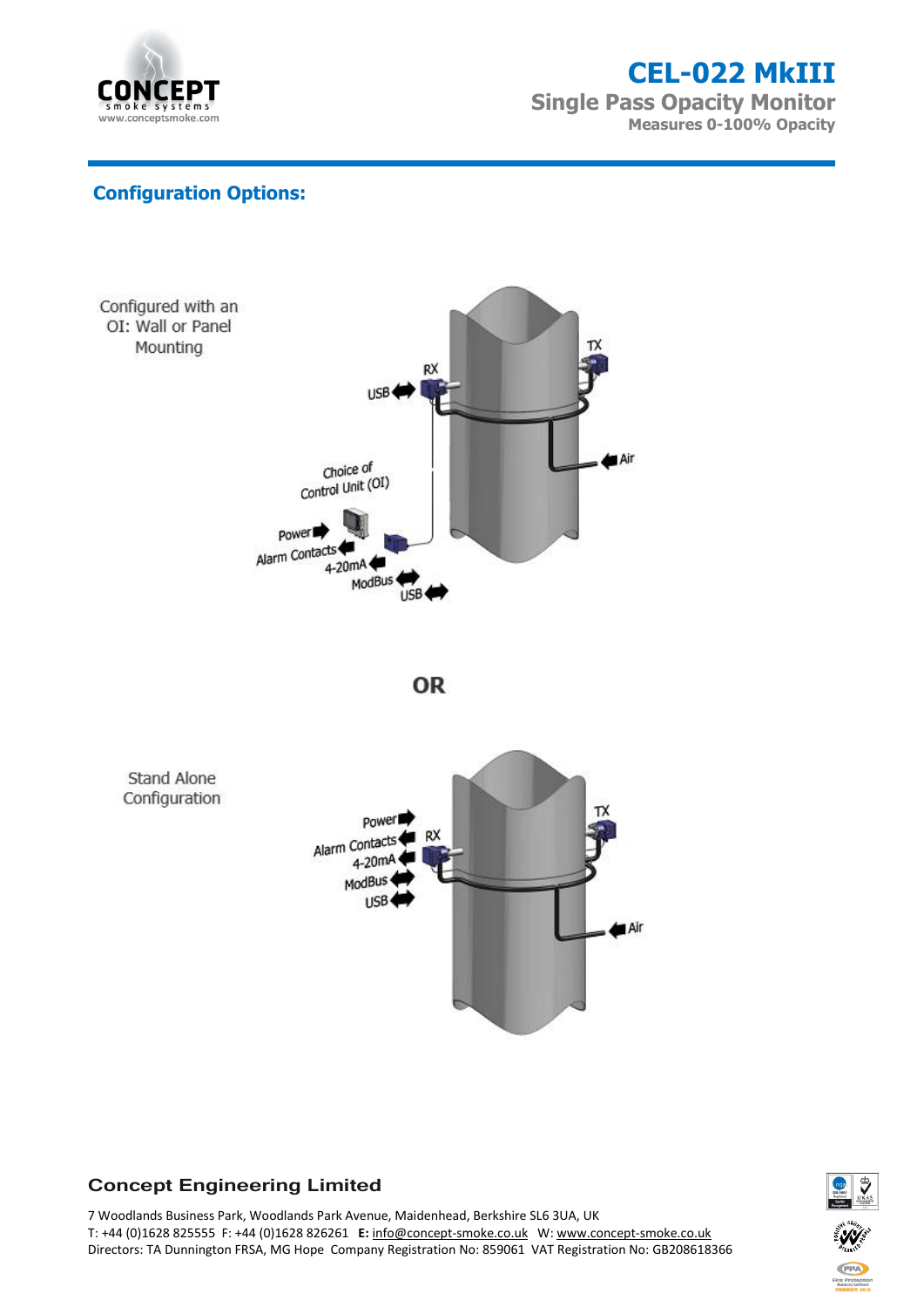

**Single Pass Opacity Monitor Measures 0-100% Opacity**

# **Dimensions (mm):**



## **Concept Engineering Limited**

7 Woodlands Business Park, Woodlands Park Avenue, Maidenhead, Berkshire SL6 3UA, UK T: +44 (0)1628 825555 F: +44 (0)1628 826261 **E:** [info@concept-smoke.co.uk](mailto:info@concept-smoke.co.uk)W[: www.concept-smoke.co.uk](http://www.concept-smoke.co.uk/) Directors: TA Dunnington FRSA, MG Hope Company Registration No: 859061 VAT Registration No: GB208618366

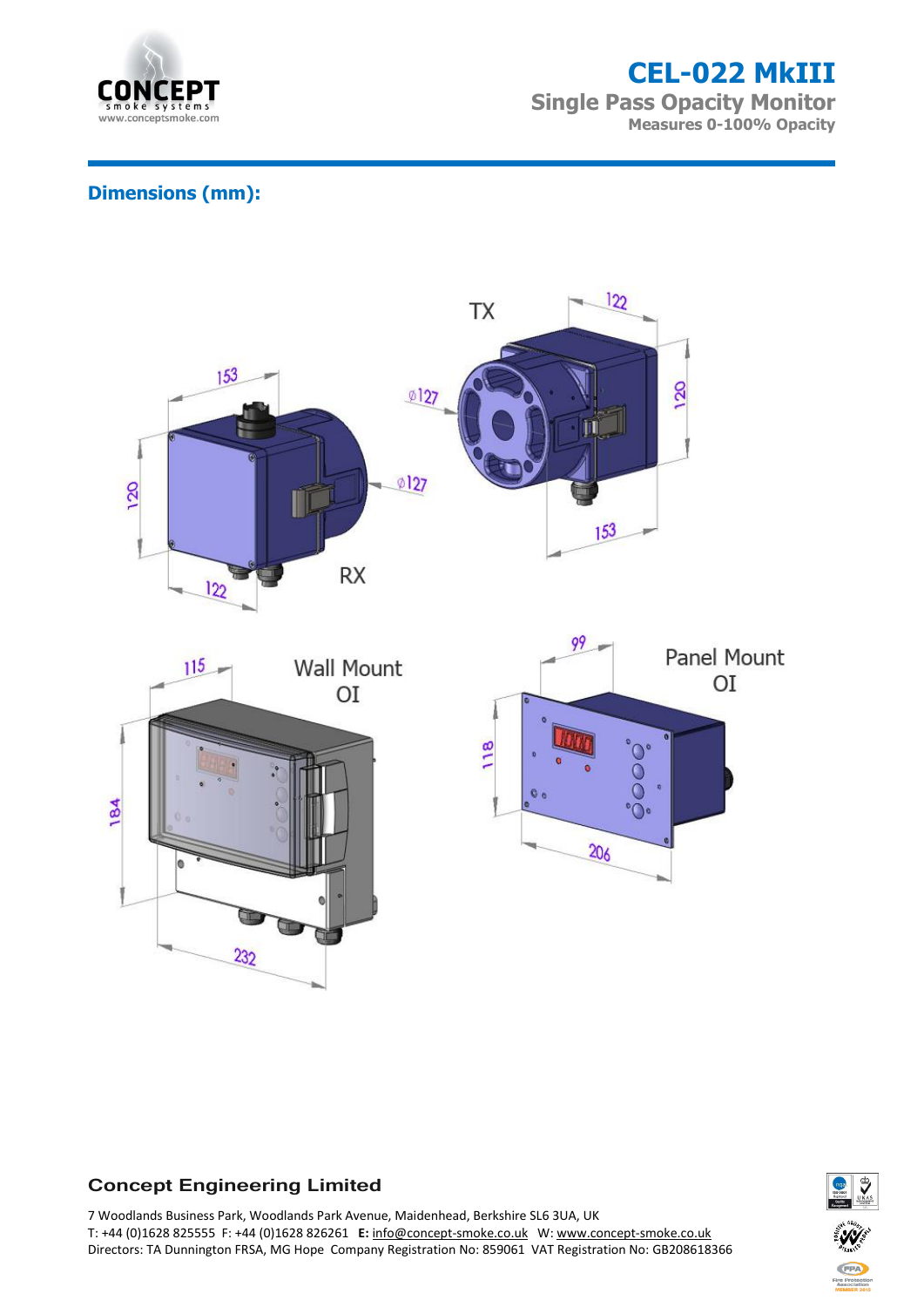

**Single Pass Opacity Monitor Measures 0-100% Opacity**

# **Ordering Details:**



## **Concept Engineering Limited**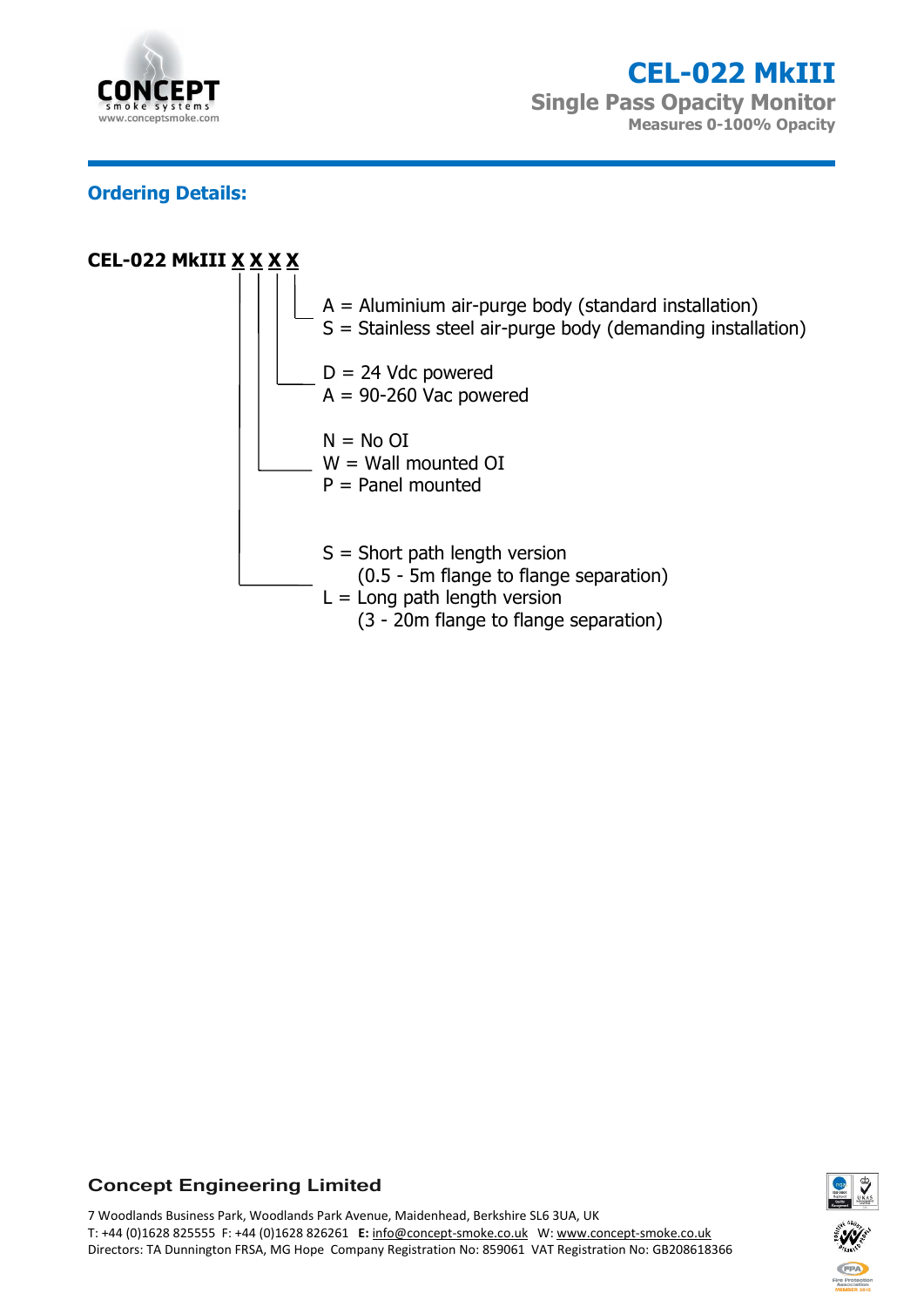

**Single Pass Opacity Monitor Measures 0-100% Opacity**

# **Options & Accessories:**

| <b>Description</b>                                        | <b>Order Code</b> | <b>Notes</b>                                                                                        |
|-----------------------------------------------------------|-------------------|-----------------------------------------------------------------------------------------------------|
| <b>Mounting Flange</b>                                    |                   |                                                                                                     |
|                                                           | ASY-067           | 1.5" ANSI 150 flange pattern with<br>240mm long extension tube (x2).                                |
| Fixing Kit for use with Aluminium Air<br>Purge Body       | ASY-071           | Contains M14 x 100mm studding, flat<br>washers, spring washers and M14 nuts.                        |
| Fixing Kit for use with Stainless Steel Air<br>Purge Body | ASY-245           | Contains M14 x 100mm studding, flat<br>washers, spring washers and M14 nuts.                        |
| <b>Weather Cover</b>                                      | <b>ASY-080</b>    | Hinged stainless steel weather / heat<br>cover for protecting externally mounted<br>heads.          |
| Laser Alignment Tool                                      | DSL-LAT08         | Tool to aid the alignment of the two<br>heads across the stack.                                     |
| <b>Blower Kit</b>                                         | BK-40B-110        | Blower kit for purge air.<br>110 Vac; single phase                                                  |
|                                                           | BK-40B-240        | Blower kit for purge air.<br>240 Vac; single phase                                                  |
|                                                           | BK-40B-415        | Blower kit for purge air.<br>415 Vac; three phase                                                   |
| Compressed Air Kit                                        |                   | For use with compressed air purge.                                                                  |
|                                                           | <b>ASY-181</b>    | Includes pressure regulator, in-line<br>filters, and compressed air adaptors for<br>the purge body. |
| <b>Calibration Head</b>                                   | DSL-CH350A        | For use between the RX head and the<br>purge body to perform calibration<br>checking.               |
| <b>Calibrated Opacity Filters</b>                         | ASY-190           | Calibration filter, approx 8% opacity                                                               |
|                                                           | ASY-133           | Calibration filter, approx 20% opacity                                                              |
|                                                           | ASY-183           | Calibration filter, approx 35% opacity                                                              |

## **Concept Engineering Limited**

7 Woodlands Business Park, Woodlands Park Avenue, Maidenhead, Berkshire SL6 3UA, UK T: +44 (0)1628 825555 F: +44 (0)1628 826261 **E:** [info@concept-smoke.co.uk](mailto:info@concept-smoke.co.uk)W[: www.concept-smoke.co.uk](http://www.concept-smoke.co.uk/) Directors: TA Dunnington FRSA, MG Hope Company Registration No: 859061 VAT Registration No: GB208618366



FPA